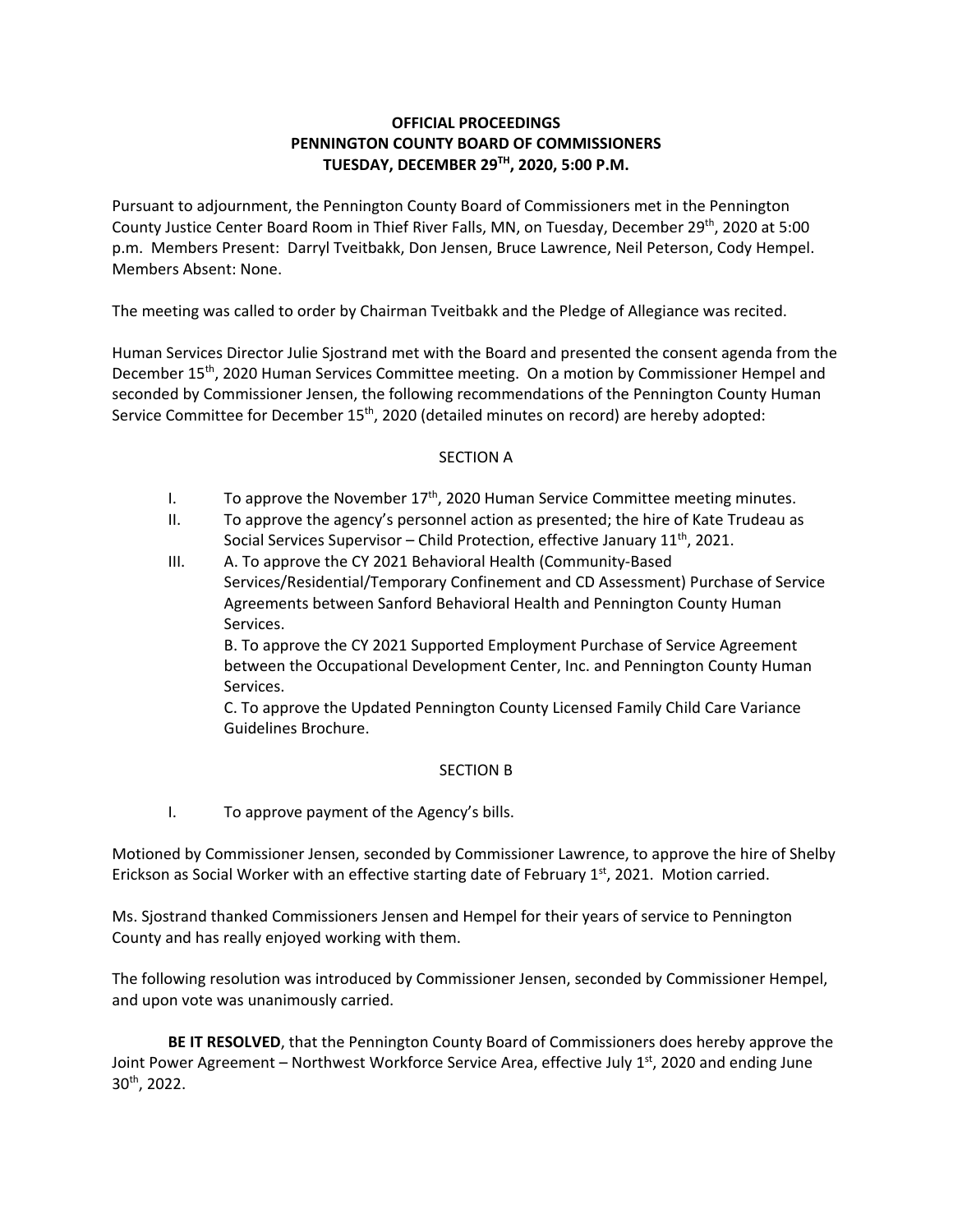Motioned by Commissioner Lawrence, seconded by Commissioner Jensen, to approve the reappointments of Joeanna Larson and Cindy Dallmann to the Inter‐County Nursing Service Board for a two-year term effective January  $1<sup>st</sup>$ , 2021 through December 31 $<sup>st</sup>$ , 2022. Motion carried.</sup>

County Coordinator Kevin Erickson discussed an Out‐of‐State Travel Policy for Pennington County Elected Officials. Motioned by Commissioner Jensen, seconded by Commissioner Lawrence, to approve the Out‐of‐State Travel Policy for Pennington County Elected Officials as presented. Motion carried.

The Chairman recessed the Board meeting at 5:10 p.m. and opened the Public Hearing regarding the proposed change of the Auditor‐Treasurer and Recorder positions from elected to appointed.

Present for the Public Hearing: April Scheinoha – Thief River Falls Times, Julie Sjostrand – Human Services Director, Jennifer Herzberg – Auditor/Treasurer, Grant Nelson – TRF Radio (via Zoom), Seamus Duffy – County Attorney, Carl Bruzek – County Assessor, Erik Beitel – Emergency Management Director Crystelle Philipp, Marit Martell – Hoffman, Philipp & Martell, PLLC.

County Attorney Seamus Duffy discussed the proposed change and cited the Minnesota Statutes allowing such change. County Coordinator Kevin Erickson noted the public comment period ended at 4:00 p.m. today as duly advertised; one constituent voiced him and his family's opposition to the change and a desire for the Board to delay any action on the issue. Commissioner Peterson stated that he reached out to people in his district regarding the proposal and received only positive comments; some questioned why such positions were elected to begin with. Chairman Tveitbakk stated that a high majority of Minnesota counties have already made these positions appointed and that it is being considered here also to protect the residents and interests of the County by insuring that qualified individuals hold these offices. Hearing no further comments, the Chairman closed the hearing at 5:12 p.m. and the Board meeting was called back to order.

The following resolution was introduced by Commissioner Jensen, seconded by Commissioner Lawrence, and upon vote was unanimously carried.

## **RESOLUTION ESTABLISHING THE APPOINTED OFFICES OF COUNTY AUDITOR‐TREASURER AND COUNTY RECORDER**

**WHEREAS**, 2017 Minnesota Session Laws, Chapter 92, Article 3, Section 6, passed by the legislature and signed into law by the Governor, provides a process for making certain county offices appointed in Pennington County; and

**WHEREAS**, the Pennington County Board of Commissioners desires to make the offices of County Auditor/Treasurer and County Recorder not elected by filled by appointment of the County Board; and

**WHEREAS**, the Pennington County Board of Commissioners wishes to appoint the offices of County Auditor/Treasurer and County Recorder effective upon the completion of the term of office to which the incumbent was elected or until a vacancy occurs in the office, which occurs earlier.

**NOW, THEREFORE, BE IT RESOLVED**, that the Pennington County Board of Commissioners hereby makes the offices of County Auditor/Treasurer and County Recorder appointed offices filled by appointment by the County Board.

**BE IT FURTHER RESOLVED**, that the Pennington County Board of Commissioners order that the effective date of said appointments will take place upon the completion of the term of office to which the incumbent was elected or until a vacancy occurs in the office, whichever occurs earlier.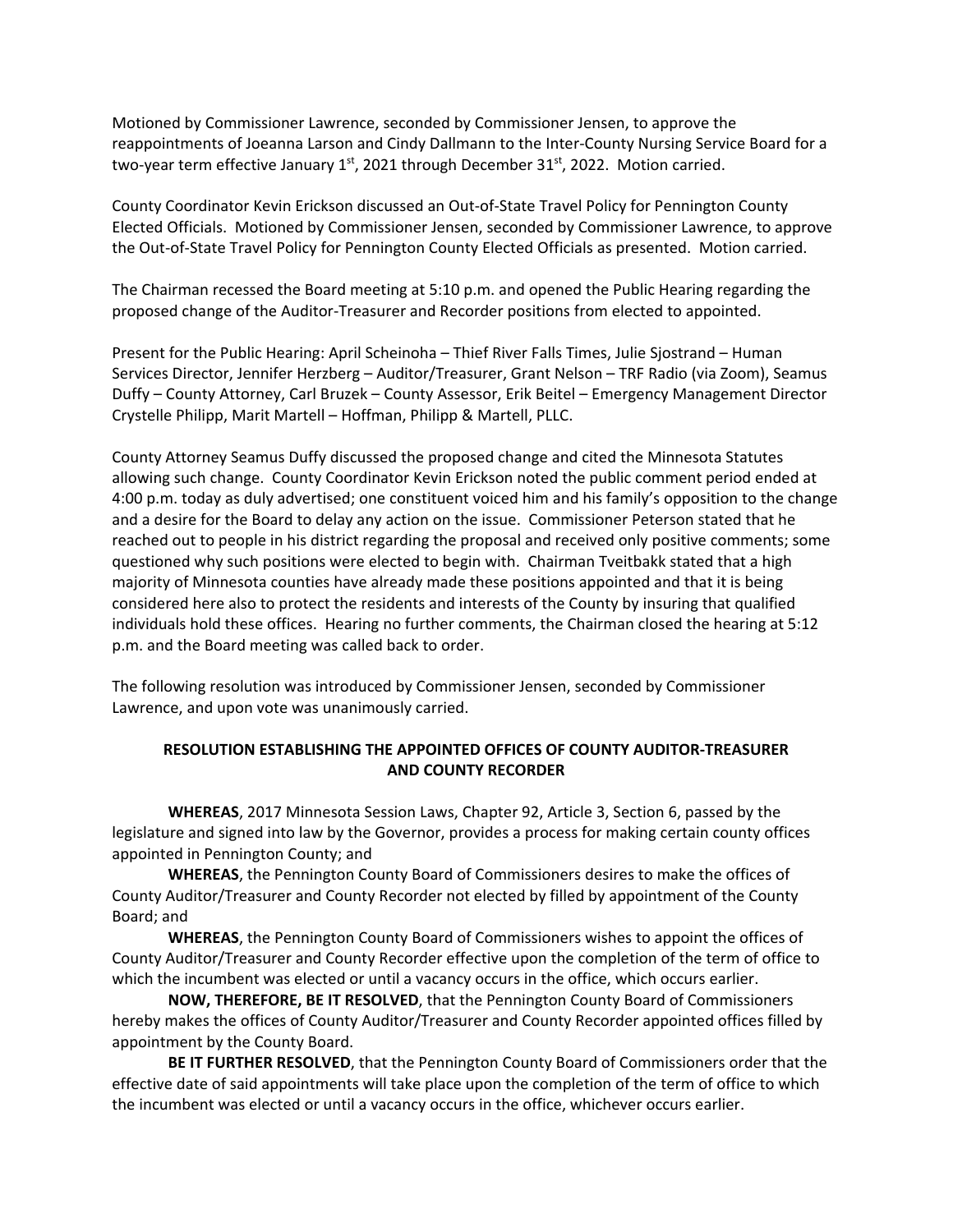Motioned by Commissioner Lawrence, seconded by Commissioner Hempel, to authorize an additional \$1,800 for the removal of asbestos in the Auditor‐Treasurer and Assessor areas of the Government Center. Discussion followed with Commissioner Jensen stating that an additional \$4,400, per the quote by ACCT, Inc., would cover asbestos removal in the entire Auditor‐Treasurer's office and that upcoming State funding could possibly cover the additional cost. Commissioner Lawrence amended his motion to a total of \$6,200, to which the seconder agreed, and upon vote the motion was unanimously carried.

Motioned by Commissioner Hempel, seconded by Commissioner Peterson, to approve an application by Falls Stay and Play for a 3.2 On‐Sale Liquor License for 2021. Motion carried.

Motioned by Commissioner Peterson, seconded by Commissioner Hempel, to approve an application for a 3.2 Off‐Sale Liquor License for Petro Pumper for 2021. Motion carried.

Motioned by Commissioner Jensen, seconded by Commissioner Hempel, to approve an application for a Tobacco and Cigarette License for the Goodridge Municipal Liquor Store for 2021. Motion carried.

Motioned by Commissioner Hempel, seconded by Commissioner Jensen, to approve the Board minutes of December 8<sup>th</sup>, 2020 as written. Motion carried.

Motioned by Commissioner Peterson, seconded by Commissioner Lawrence, to approve the Human Services warrants totaling \$132,447.51, the November Auditor and Manual warrants totaling \$6,011,489.52, and also the following Commissioner warrants. Motion carried.

| <b>WARRANTS</b>       |              |
|-----------------------|--------------|
| <b>County Revenue</b> | \$115,852.42 |
| Road & Bridge         | \$289,013.02 |
| Solid Waste Facility  | \$1,125.00   |
| Ditch funds           | \$5,827.50   |

Per diems and meal reimbursements in the amount of \$2,662.65 were also approved.

Motioned by Commissioner Peterson, seconded by Commissioner Hempel, to hold an Economic Development Tax Abatement Hearing on January 26<sup>th</sup>, 2021 at 5:30 p.m. on the following properties approved by the Thief River Falls City Council. Motion carried.

| Parcel Number | Owner                |
|---------------|----------------------|
| 25.12100410   | <b>Kellie Dagg</b>   |
| 25.12100310   | <b>Tanner Nessen</b> |
| 25.12100910   | <b>Brandi Dorge</b>  |
| 25.12100710   | Mackenzie Swick      |
| 25.04703801   | Jeremiah Nichols     |
| 25.12100810   | Tanner Dicken        |
| 25.02201700   | Diana Donarski       |
| 25.04300421   | Wendall Wegge        |
| 25.11500300   | Marcia Sandal        |
|               |                      |

Kyri Nelson appeared before the Board (via Zoom) regarding a tax penalty they incurred on parcel ID: R25.00509430. Ms. Nelson stated the property does not have a home on it, nor is there a mail receptable on the property, so the tax statement was not received. She requested the late penalty on the second half of 2020 property tax be waived in consideration. County Coordinator Kevin Erickson stated the property address for tax statements was listed on the deed, and in accordance with standard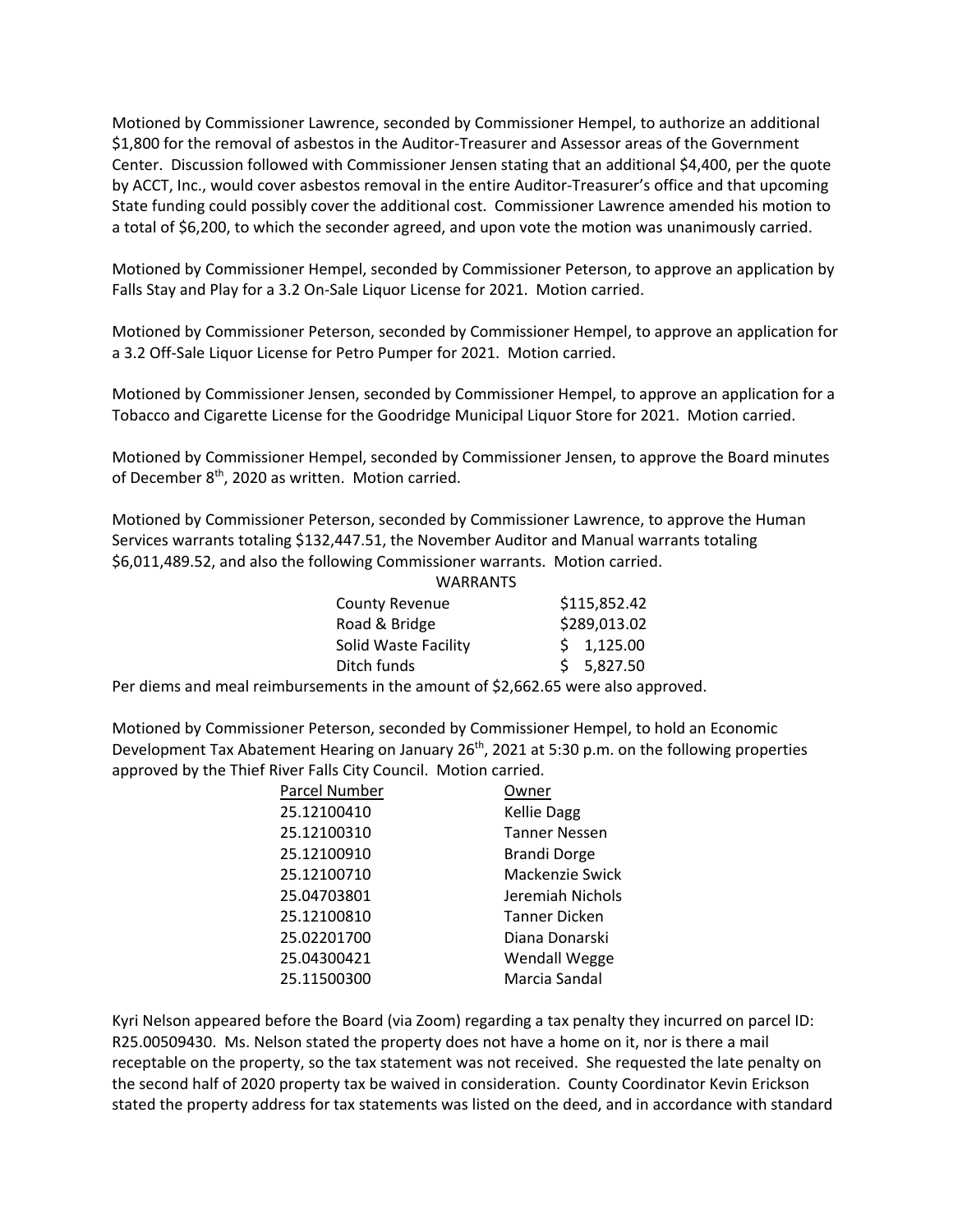procedure that is where the statement was sent. Discussion followed with Commissioner Lawrence stating that is ultimately the responsibility of the property owner to pay their taxes on or before the due date. No action was taken by the Board.

Motioned by Commissioner Peterson, seconded by Commissioner Hempel, to approve the Collective Bargaining Agreement between Pennington County and AFSCME Local #3452, which includes employees of Pennington County Human Services, for a three-year period beginning January  $1^{st}$ , 2021. Motion carried.

Motioned by Commissioner Hempel, seconded by Commissioner Peterson, to approve the Collective Bargaining Agreement between Pennington County and I.U.O.E. Local #49, which includes employees of the Pennington County Highway Department, for a three-year period beginning January  $1<sup>st</sup>$ , 2021. Motion carried.

Motioned by Commissioner Jensen, seconded by Commissioner Hempel, to approve the Collective Bargaining Agreements between Pennington County and Minnesota Teamsters Public and Law Enforcement Employees Union Local #320 for the Deputies unit and the Dispatcher/Jailers, Corrections Officers, Jail Program Director, and STS units, for a three-year period beginning January  $1<sup>st</sup>$ , 2021. Motion carried.

Sandra Gaffney appeared before the Board (via conference call) regarding a tax penalty incurred on property owned by her mother, parcel ID: R25.01702240. Mildred Furuseth passed away in late September, 2020 and Ms. Gaffney's husband passed in early November, 2020. It was unknown to Ms. Gaffney that her mother's taxes were not paid until she received a letter from the County. She requested that the late penalties on the second half of 2020 property taxes be waived in consideration of her mother and husband's untimely passing. Motioned by Commissioner Hempel, seconded by Commissioner Peterson, to abate the late penalty incurred on the second half of 2020 property taxes on parcel ID: R25.01702240 in consideration of the circumstances as discussed above. Motion carried.

Chief Deputy Sheriff Seth Vettleson met with the Board regarding the following personnel items:

Motioned by Commissioner Lawrence, seconded by Commissioner Jensen, to accept the resignation of Full‐Time Corrections Sergeant Kayla Dunwoody effective 12/31/20. Motion carried.

Motioned by Commissioner Hempel, seconded by Commissioner Lawrence, to approve the resignation of Gracie Porter as Full-Time Corrections Officer effective January 11<sup>th</sup>, 2021. Motion carried.

Motioned by Commissioner Jensen, seconded by Commissioner Hempel, to approve the hire of Hunter Eugene Roller as Full-Time Deputy Sheriff effective January  $4<sup>th</sup>$ , 2021. Motion carried.

Marit Martell and Crystelle Philipp of Hoffman, Philipp and Martell, PLLC met with the Board to review the 2019 Pennington County Audit. No issues were discovered and the opinion was unmodified, which is excellent. Ms. Philipp summarized the sections of the audit report and answered questions from the Board. The Board thanked them for their report.

County Engineer Mike Flaagan met with the Board and requested approval to move \$150,000 from the Building Improvement Fund to the Capital Improvement Fund due to the cold storage building project not being awarded in 2020. Motioned by Commissioner Lawrence, seconded by Commissioner Jensen,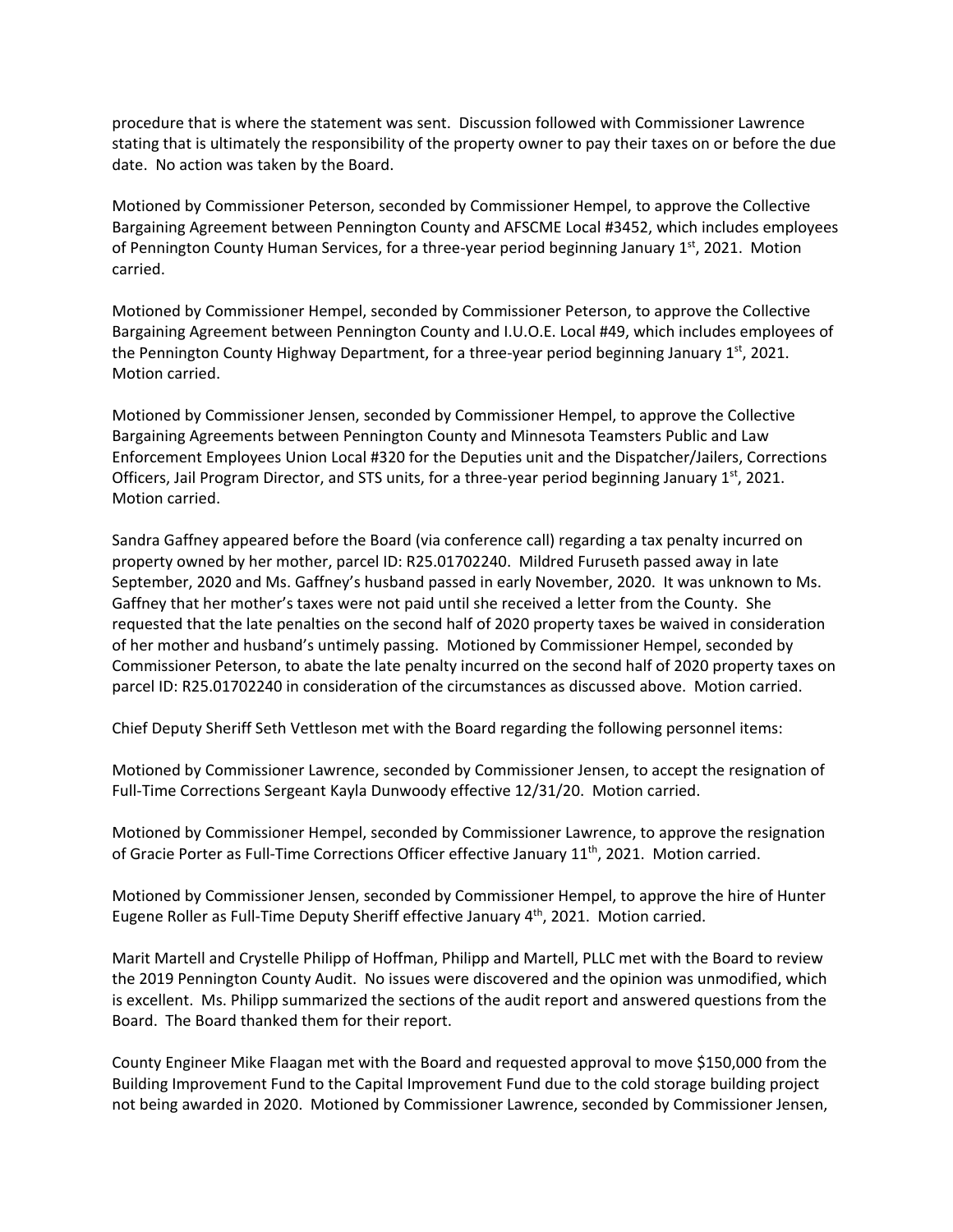to approve a 2020 transfer of \$150,000 from the Building Improvement Fund to the Capital Improvement Fund as discussed above. Motion carried.

Engineer Flaagan stated that MnDOT is considering replacement of the roof at the Joint Use Facility in 2021 and cost estimates are \$600,000. The Board stated that if the project occurs in 2021 the County will have to budget for the expense in 2022.

Motioned by Commissioner Jensen, seconded by Commissioner Peterson, to transfer \$105,758.23 from various ditch maintenance funds to the Road and Bridge Fund for work done by the Highway Department in 2020. Motion carried.

Mr. Flaagan stated that MnDOT approached him with concerns should any of their motor grader operators contract COVID‐19; would the County contract for assistance completing their road work. Mike stated that if approved the County would invoice MnDOT for labor and equipment use. After discussion on the current County rates charged for related services, Commissioner Jensen motioned, seconded by Commissioner Peterson, to increase the County's motor grader rate to \$120.00/hour, the tandem truck rate to \$130.00/hour, and to increase the minimum charge for a residential driveway from \$60.00 to \$75.00. Motion carried.

Motioned by Commissioner Jensen, seconded by Commissioner Peterson, to approve the promotion of Erick Huseth and Gerald Larson to Full-Time Highway Equipment Operator effective January  $1<sup>st</sup>$ , 2021. Motion carried.

Mr. Flaagan informed the Board that Mr. Huseth will be working a 3:00 – 11:30 a.m. shift as Highway Equipment Operator during the winter months to take care of trouble spots in the County, such as the roundabouts that we have responsibility for.

Motioned by Commissioner Jensen, seconded by Commissioner Lawrence, to approve a wage adjustment for the County Highway Accountant to Grade 16 and a Step 5 wage of \$29.80/hour, inclusive of a 2021 COLA, effective January 1<sup>st</sup>, 2021. Motion carried.

Motioned by Commissioner Jensen, seconded by Commissioner Lawrence, to authorize the Engineer to advertise for bids to add-on to the cold storage building, with a bid opening scheduled for February 8<sup>th</sup>, 2021 at 11:00 a.m. Motion carried.

Mr. Flaagan thanked Mr. Jensen and Mr. Hempel for their service to the County and has enjoyed working with them through the years.

Inter‐County Nursing Director Kayla Jore presented a COVID 19 update. The vaccine has begun to arrive, with ICN has administering 10 doses to date and expecting another 100 doses to arrive in a couple weeks. The vaccine is being administered in accordance with 'Phase 1A' and she is hopeful that 'Phase 1B' will include older age‐class members of the public. She stated that side effects of the vaccine have been minimal, with a sore shoulder being most common. Ms. Jore stated there have been 24 new COVID cases since December  $20<sup>th</sup>$ , 2020, but she is expecting a higher spike in cases following the holidays.

Emergency Management Director Erik Beitel noted that the State has passed an economic relief package and Pennington County is eligible to receive \$283,303.62. He recommended that the former CARES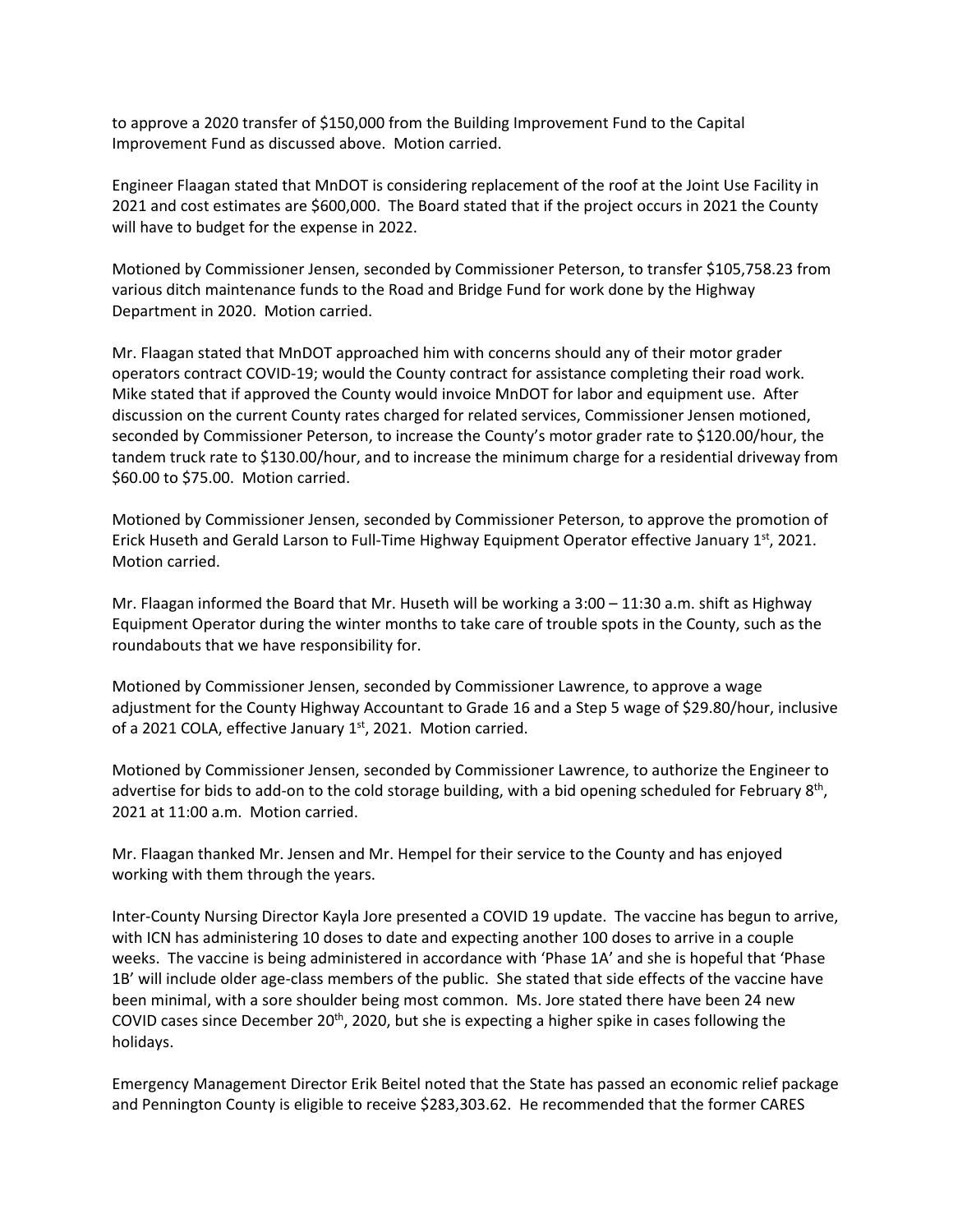Grant Committee be approved to administer the funds and related grants to local businesses. Motioned by Commissioner Lawrence, seconded by Commissioner Jensen, to authorize the CARES Grant Committee to administer funds received via the economic relief package as authorized by the Minnesota Legislature. Motion carried.

Mr. Beitel stated that counties must apply for the State relief funds and he recommends the Board Chair be authorized to sign the application. Commissioner Hempel questioned what businesses will qualify for the relief funding; if those that received prior CARES funds will be ineligible. Mr. Beitel replied that any business that received prior aid would not be disqualified from this round of relief funds. Motioned by Commissioner Jensen, seconded by Commissioner Hempel, to authorize the Chairman to sign the application for state economic relief funds as discussed above. Motion carried.

Mr. Beitel thanked Commissioners Jensen and Hempel for their years of service and a job well done.

Motioned by Commissioner Lawrence, seconded by Commissioner Jensen, to authorize the County Auditor‐Treasurer to make temporary transfers, as outlined by the Auditor‐Treasurer, to bring ditch balances to a positive balance at the end of 2020. Motion carried.

Motioned by Commissioner Jensen, seconded by Commissioner Hempel, to approve a wage adjustment for the Lead Deputy Treasurer to Grade 16 and a Step 5 wage of \$29.80/hour, inclusive of a 2021 COLA, effective January  $1<sup>st</sup>$ , 2021. Motion carried.

The County Board then discussed cost‐of‐living‐adjustments for non‐union employees. Motioned by Commissioner Jensen, seconded by Commissioner Hempel, to set COLAs for non‐union, county employees for three years as follows: 2021 = \$.75/hour, 2022 = \$.25/hour + 2.25%, 2023 = \$.25/hour + 1.5%, with an effective date of January  $1<sup>st</sup>$  each year. This motion excludes elected officials, the County Engineer, and the Crime Victim Services Advocate. Motion carried.

Chairman Tveitbakk entertained discussion on a document titled 'Pennington County Board of Commissioners ‐ Operating Rules and Guidelines'. Motioned by Commissioner Hempel, seconded by Commissioner Jensen, to approve adoption of the 'Pennington County Board of Commissioners ‐ Operating Rules and Guidelines' effective immediately. Motion carried. It was noted that the document will be modified to reflect the incoming Board members and other minor modifications. The revised document will be presented for approval at the January 5<sup>th</sup>, 2021 Board meeting.

Commissioner Lawrence noted that in light of the Governor stating that school sports practices can resume on January 4<sup>th</sup>, 2021, he was questioned by TRFAHA about reopening of the Old Auditorium and Old Arena. The county has building lease agreements with TRFAHA and County Attorney Seamus Duffy will review the laws and agreements to see if we can allow use of the facilities for sports again.

Chairman Tveitbakk thanked Commissioners Jensen and Hempel for their years of service and appreciates their dedication to their positions and duty as Commissioners.

Commissioner Jensen stated he has appreciated serving his district the past 32 years and is proud of the fact that he missed only two county board meetings in his tenure as County Commissioner. He has appreciated working alongside many great Board members throughout the years.